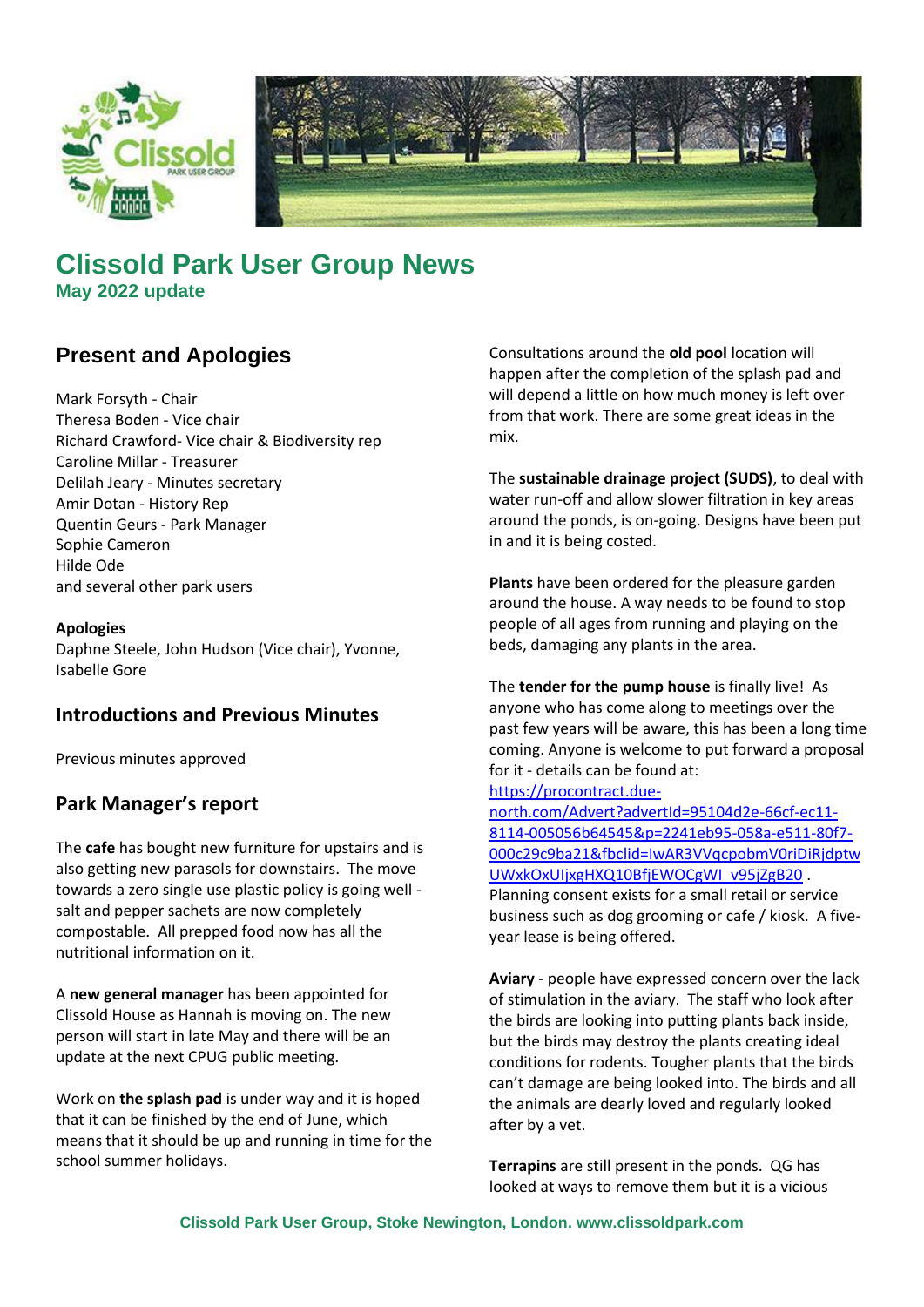circle as no single organisation has a solution that meets all our criteria. If you catch them, you are unable to move them anyway. RSPCA and Natural England don't really have the answers either.

**A Rocket composter** will be installed as part of a tenyear strategy to become a zero-carbon service, with the aim to reduce and reuse green waste on our site. This composter will be for the cafe and the kiosk, keeping everything on site. It will take 50 litres of organic waste a day and turns it into compost in 48 hours.

**Toilet refurbishment** options are being considered to refit the park toilets as they are not fit for purpose in the summer. It is going to be very expensive but it is hoped that work can start this year. Recent vandalism has meant that the cubicle in the male toilet is currently out of action, but it will be repaired as quickly as possible.

A **volunteering session** will be held on Friday 20th May from 2-4pm, clearing woodland in the north side of the park. There will also be a litter pick and possibly spreading of some wood chip. If you want to join in please register an interest here:-

[https://www.eventbrite.co.uk/e/woodland-litter](https://www.eventbrite.co.uk/e/woodland-litter-picking-tickets-329823148917?fbclid=IwAR2qysIENlDfPZwIBvptAfjTux9rATmKl6d2riFzdLsNTVB8chPCK_3YQWo)[picking-tickets-](https://www.eventbrite.co.uk/e/woodland-litter-picking-tickets-329823148917?fbclid=IwAR2qysIENlDfPZwIBvptAfjTux9rATmKl6d2riFzdLsNTVB8chPCK_3YQWo)

[329823148917?fbclid=IwAR2qysIENlDfPZwIBvptAfjTux](https://www.eventbrite.co.uk/e/woodland-litter-picking-tickets-329823148917?fbclid=IwAR2qysIENlDfPZwIBvptAfjTux9rATmKl6d2riFzdLsNTVB8chPCK_3YQWo) [9rATmKl6d2riFzdLsNTVB8chPCK\\_3YQWo](https://www.eventbrite.co.uk/e/woodland-litter-picking-tickets-329823148917?fbclid=IwAR2qysIENlDfPZwIBvptAfjTux9rATmKl6d2riFzdLsNTVB8chPCK_3YQWo)

The **drinking fountains** were turned off during the pandemic. QG will look into turning them back on. Some repairs will be necessary.

The **wildflower bed** along the west side of the park is being trampled by people who are using it as a path. The signs were blown away in the storms earlier in the year, and the replacements were removed by park users. Park staff do not feel it has been a success, and it will probably be necessary to fence the area if this is to be repeated, although this particular location may not be ideal for a bed of this sort. Lessons learned will be fed into future plans. It was suggested that logs could be used to mark the area, which have the benefit of encouraging wildflowers and wildlife as well as preventing people walking over the beds. Logs and rotting wood have been successfully used in other parts of the park.

**Bedding plants** have been ordered for the more formal beds around the park. The original planting scheme has been adjusted to remove some of the sensitive plants from the list in favour of more robust species. These beds will be planted in the coming weeks.

The **bins to the front of the house** have been wrapped up since the start of the pandemic and are now full of rotten refuse. QG will look into having them emptied, cleaned and brought back into use.

Many of the **signs around the park** have been either removed or are no longer readable. New signs telling people to keep dogs out of the New River are needed to help protect the nesting birds in the area. New signs will also be placed around the ponds asking people not to throw bread and saying that bird food is available at the cafe.

The **information signs around the new splash pad** area seem to be in the wrong place and QG will look at providing more signs in better positions, also possibly including pictures of what the final result will look like,

The meeting was reminded that the **User Group public meetings are held on the second Saturday of every second month**. If you want to sign up to the mailing list to receive a reminder of the meetings go to [www.clissoldpark.com,](http://www.clissoldpark.com/) there is a button on the right-hand side of the homepage.

The **fountains in the pond** should be back up and running.

**History panels for Clissold House** are being reprinted and will be going up shortly.

## **Updates since last meeting**

A length of **new hedge** which was purchased by the User Group has been planted on the south boundary of the park along Stoke Newington Church Street to the west of the old paddling pool. Park staff are watering it with the bowser. It was suggested that the User Group could buy some more hedging plants to fill gaps in existing hedges. QG will look into what is needed and it will be further discussed at a future meeting.

The **old paddling pool area** is being opened for park users. If the gate is open everybody is welcome to use the area, but please remember that it is a dog-free area.

A **memorial will be held for Tony Cumberbatch** at 15.00 on Saturday 21st May. Tony was a well-loved long term user of the park, and a refurbished bench

**Clissold Park User Group, Stoke Newington, London. www.clissoldpark.com**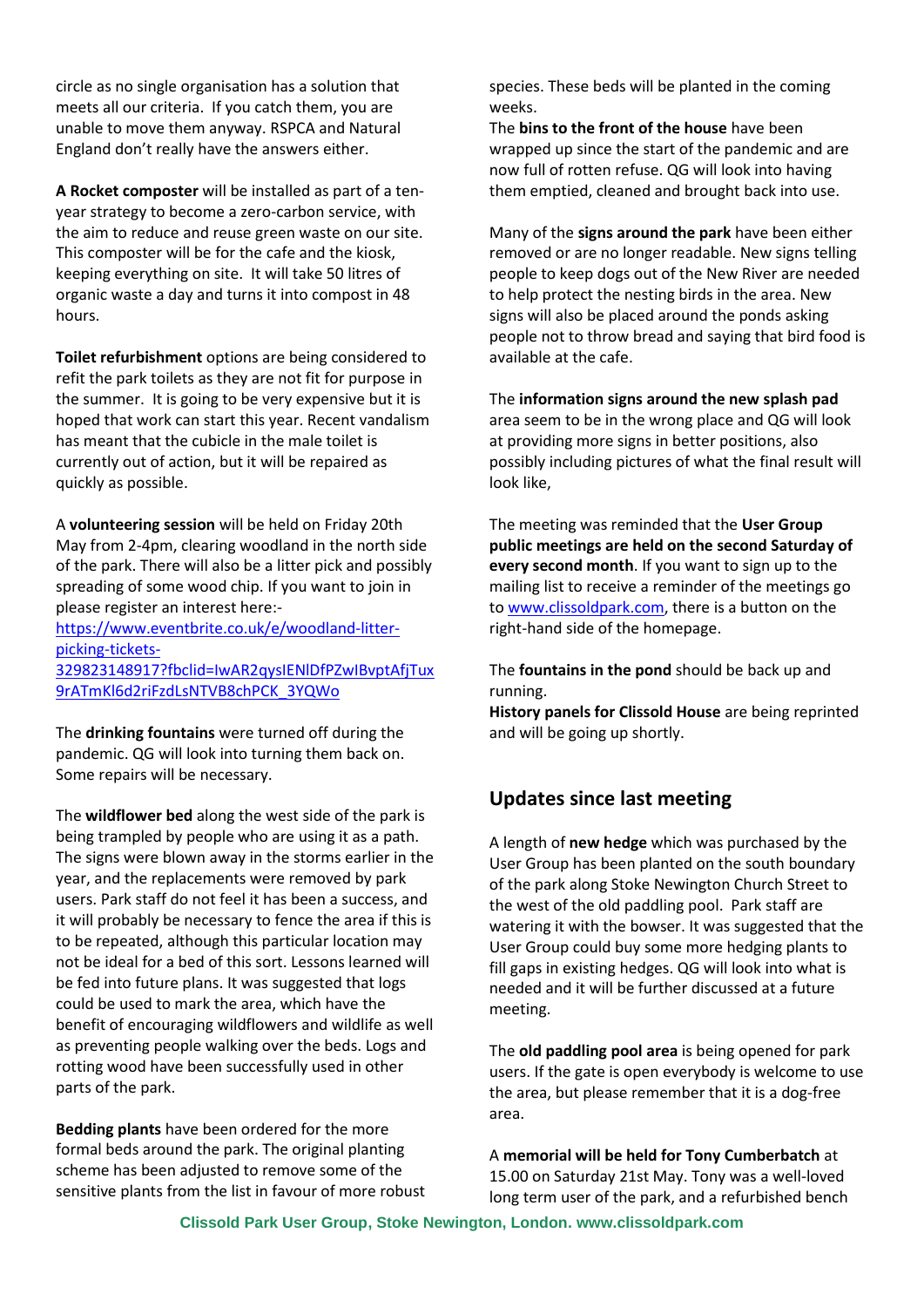will be unveiled in his memory on the path leading from the drinking fountain to the corner of Green Lanes and Church Street.

**A memorial will also be held for Sylvia Anderson**, a long-standing member of CPUG who was our representative looking after the interests of older park users for many years. The event will be at Saturday 28th May at 16.15 at the Claremont Project, 24 - 27 White Lion Street, N1 9PD.

Some people have asked if there could be **adult access to the new splash pad**. The playground and old paddling pool had a policy that only people with children could go into the area, it has been suggested that there could be sort times where adults without children could use the facility. QG will look into the practicalities.

## **Proposed Expenditure**

The meeting was asked to agree to spend £650 in support of an initiative run by an organisation called Healthy Minds, Healthy Bods (HMHB), who are proposing that they will hold weekly walks in Clissold Park with the intention of improving the physical and mental health of participants. The plan is that walks will take place every week, on Thursday mornings from 11am - 12.30, for an initial 6 months from June to November 2022. The walks will involve a maximum 30 people and hopefully feature occasional guests to highlight things such as trees or aspects of the history of the park. The money provided by the User Group will help pay for refreshments and to advertise the events.

The meeting unanimously agreed to this proposal. The cafe will be asked if they can offer a discount on refreshments for the walks. Lawrence Curtis from HMHB will report back to the User Group at the September meeting.

Further information about Healthy Minds, Healthy Bods can be found a[t www.hmhb2016.org.uk](http://www.hmhb2016.org.uk/)

It was pointed out that **other groups already organise walks in the park**, for instance on Tuesday and Thursdays at 1pm there is a walk for older people and Statham Grove Surgery has a walk once a week. We will try to find details of these events and include them on our website and social media feeds.

The meeting was also asked to **provide money to purchase caterpillars** to be placed in the butterfly dome. The dome is in a good shape and can now provide food and shelter for caterpillars. The plan is to buy in some caterpillars, feed them up and keep them safe within the dome and then release them into the park when they have pupated in the hope of establishing butterfly populations in the park. £250 was agreed by the User Group

## **Nesting Birds**

The meeting was reminded about areas of the park where birds nest and the need for extra care in these areas. Richard Crawford, the User Group bio-diversity rep, is speaking to QG about possible signs to raise awareness of the issues.

## **Vote for new CPUG Chair**

Mark Forsyth has previously said that he would like to stand down as chair of the User Group, and Sophie Cameron agreed to stand as the new chair.

Mark resigned from his position as chair and thanks were offered by the meeting for his time as chair.

Theresa Boden, group vice chair, took the chair, Caroline Millar proposed Sophie as the new chair, seconded by Theresa and the meeting voted unanimously for Sophie to become chair. Sophie is a long-standing participant in the User Group and has previously been a Hackney Councillor for the Clissold Ward. Sophie introduced herself to the meeting and was welcomed by all present.

Existing committee members have all agreed to keep on in their current roles to support the handover.

It was again stated that the User Group is very keen to bring in voices of all park users and especially the ones who don't always get represented at the meetings.

## **AOB**

The meeting minutes will be put on the website as soon as they are available.

The **Antiques Roadshow** is coming to Clissold Park from 8th - 11th July with filming taking place on Sunday 10th. It is a ticketed event and is sold out. There will be some disruption in the area around the house for the whole time the crew are in the park. The old rose garden, the hardstanding and the dogfree area will all be used and will be inaccessible for that time. A question was asked whether this will provide money for Hackney parks, but the answer is uncertain. There shouldn't be an impact on football

**Clissold Park User Group, Stoke Newington, London. www.clissoldpark.com**